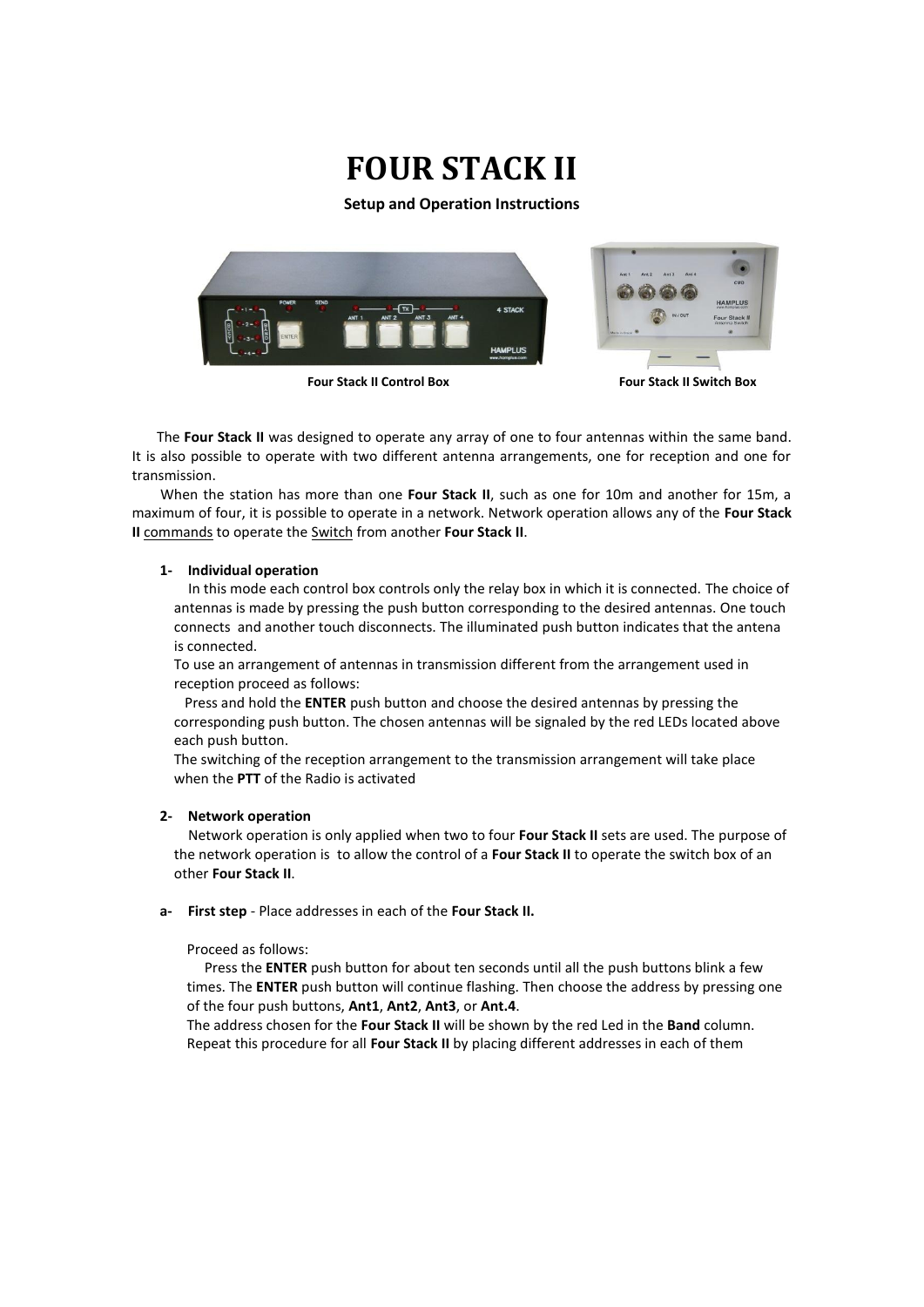

In the figures above each **Stack** has its address, from 1 to 4 shown in the **Band** column and in the **Busy** column the address of the other Active **Stacks**

### **b- Second step**- how to change control.

 Now that all **Four Stack II** are with their respective addresses we will start the procedure for the exchange of control

### **First:** release **Stack** control.

In the **Four Stack II** that will be controlled press the **ENTER** push button for approximately two seconds until it blink once . This operation should turn off the red light on the **Band** column. If it only changes, repeat the operation until all LEDs in the **Band** column are cleared.



### **Second**: Changing address in Stack control

 In the **Four Stack II** that will be the controller press the **ENTER** push button for approximately two seconds until it blink once. This operation performs the address change that is shown in the **Band** column.

## **Repeat until you get the address you want.**



**In this explanation Stack 1 is controlling the 15 m Band and Stack 2 is not controlling any Band. Since Band 1 has run out of control, any of the Stack can be addressed to control it.**